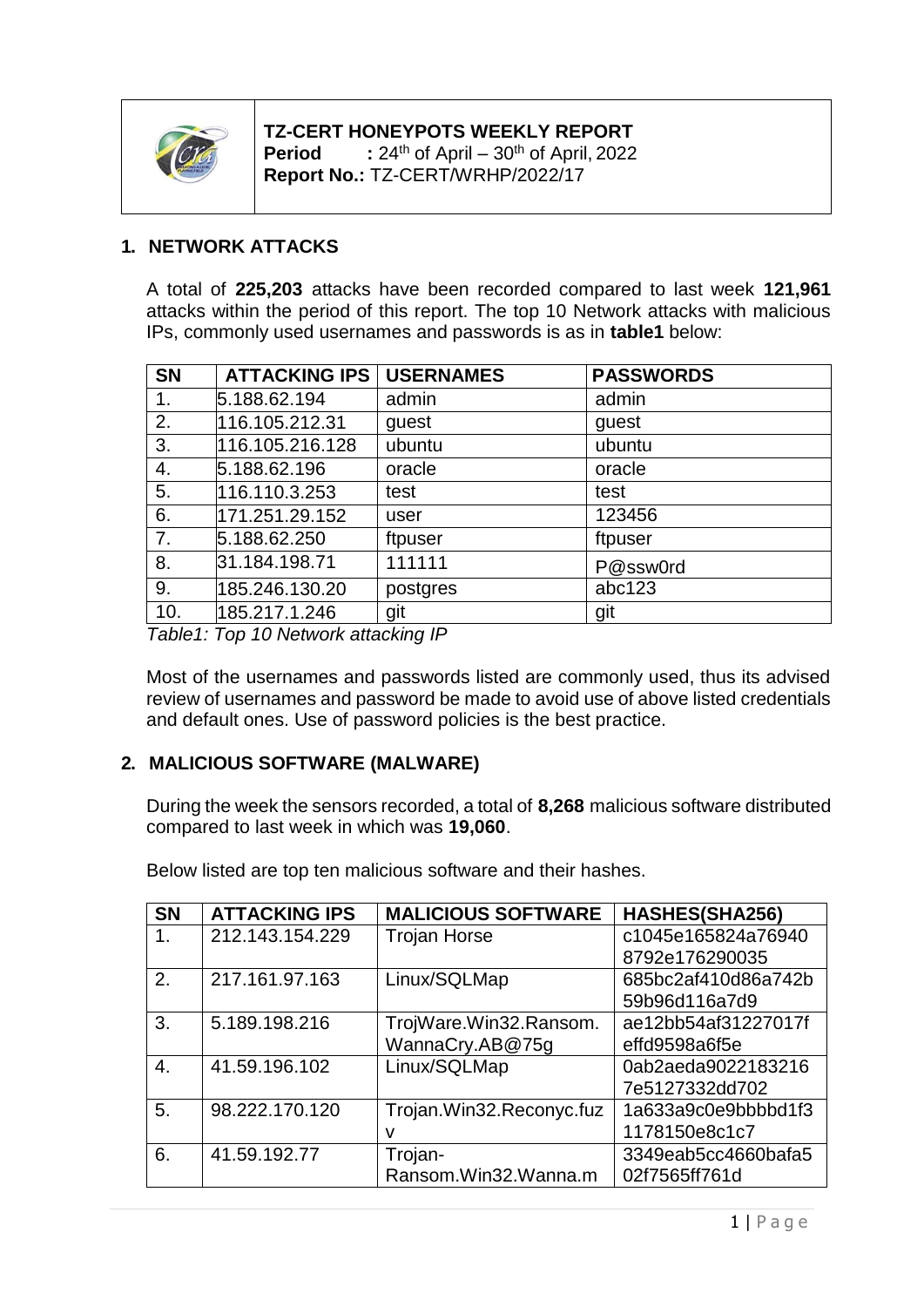| $\overline{7}$ | 65.48.228.108 | Ransom.Wannacry          | 8d43ea208e3d93c418  |
|----------------|---------------|--------------------------|---------------------|
|                |               |                          | d7154f95fa9ac5      |
| 8.             | 41.59.199.207 | Dropped:Generic.Malware  | 0ab2aeda9022183216  |
|                |               | .F!dld!.0204478          | 7e5127332dd702      |
| 9.             | 41.59.201.52  | Trojan.Win32.Swisyn.fsyi | 8e6bfea06cb00553ee2 |
|                |               |                          | 9b3822b349bd6       |
| 10.            | 183.94.244.16 | Trojan.Agent.CZTF        | a4d49eaf60a8e333708 |
|                |               |                          | 469606ad9e1a4       |

*Table2: Top 10 Malicious attacking IP*

### **3. WEB ATTACKS**

During the week the sensors recorded a total of **290,456** web attacks compared to last week which was **176,883**.

From the table the top 10 web-based attacks and their associated requests sent to web servers for the period between  $24<sup>th</sup>$  of April –  $30<sup>th</sup>$  of April, 2022, are detailed. The requests are the payloads.

| <b>SN</b>      | <b>ATTACKING IPS</b> | <b>TOP REQUESTS</b>                                         |
|----------------|----------------------|-------------------------------------------------------------|
| 1.             | 20.197.1.175         | /jenkins/login                                              |
| 2.             | 5.188.211.13         | /login                                                      |
| 3.             | 5.188.211.21         | /manager/html                                               |
| 4.             | 5.188.211.26         | /secure/ContactAdministrators!default.jspa                  |
| 5.             | 5.188.211.16         | /boaform/admin/formLogin?username=admin&psd=ad<br>min       |
| 6.             | 5.188.211.35         | /boaform/admin/formLogin?username=adminisp&psd=<br>adminisp |
| 7 <sub>1</sub> | 5.188.211.22         | /config/getuser?index=0                                     |
| 8.             | 5.188.211.10         | /boaform/admin/formLogin?username=ec8&psd=ec8               |
| 9.             | 5.188.211.15         | /hudson                                                     |
| 10.            | 91.121.250.252       | /favicon.ico                                                |

*Table3: Top 10 web attacking IP*

#### **4. RECOMMENDATIONS**

The Honeypot sensors have recorded IP addresses with most common malware used in the world today. Monitoring of the listed IP address is advised and further to:

**4.1** Note that most of malicious IP addresses captured are also listed as malicious IP addresses in other sources that are also observing security attacks; thus, security measures should be considered to counter act, including monitoring of the IPs in networks. Most likely the same resources might be used for further attacks.